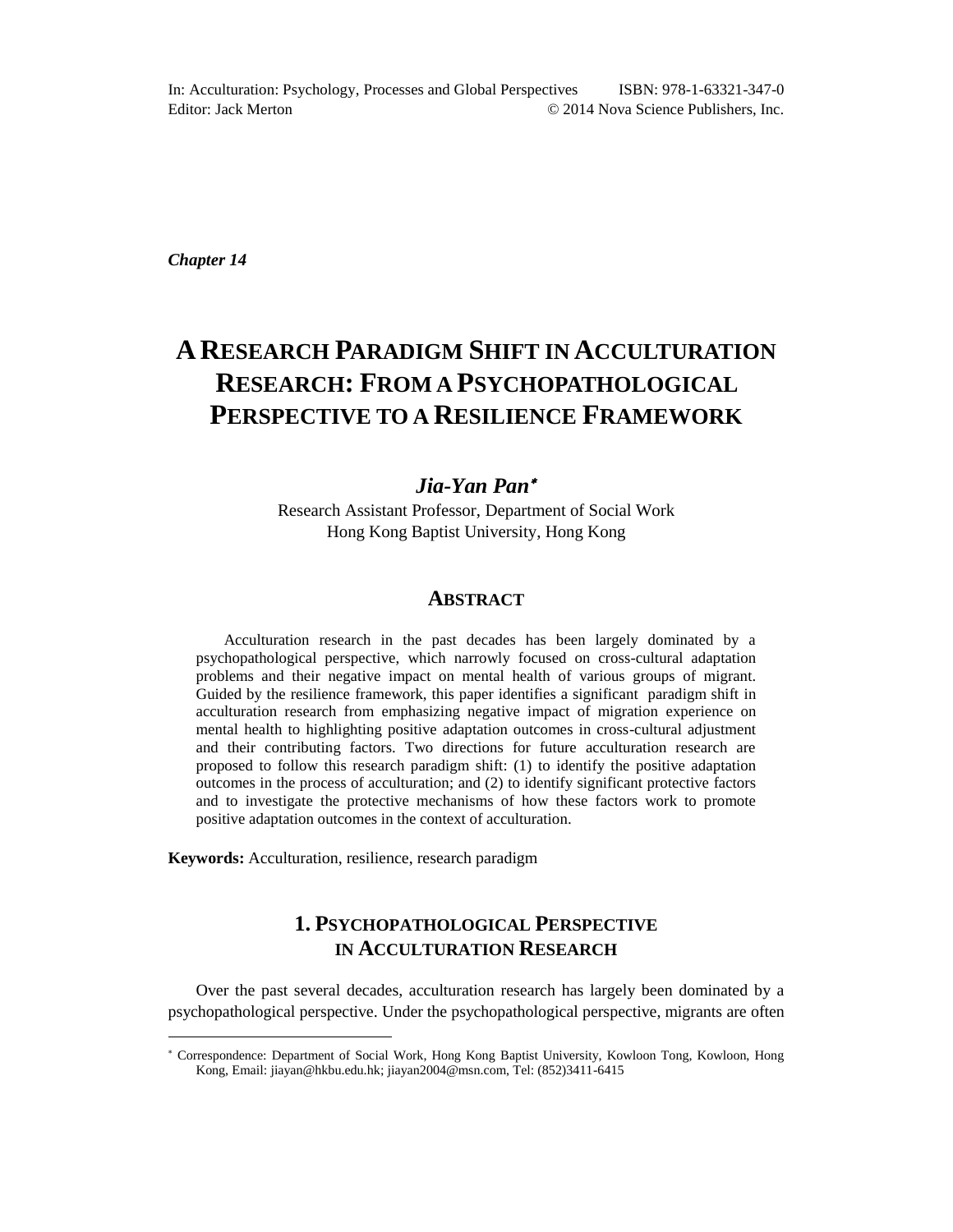viewed as victims who suffer from the experience of acculturation. Migrants were considered as a high risk group for psychopathology or poor mental health due to a variety of risk factors they experience in the process of cross-cultural adaptation. It fails to take individual differences into consideration in acculturation experience.

There are at least two major limitations for the psychopathological perspective of acculturative research. First, it is problem- or risk-focused. A large amount of acculturative stressors have been identified for various groups of migrant in their acculturation into the host society. Take international students as an example, five major domains of acculturative stressors have been identified: (1) language-related issues, such as difficulties in listening to and speaking English (Xu, 2002), and a lack of confidence in using English in daily life (Swager & Ellis, 2003); (2) academic issues, such as difficulties that are related to coursework, research, and teaching assistantship duties (Lu 1998); (3) psycho-social-cultural issues, such as social contact, discrimination, homesickness and loneliness, cultural difference, and lack of independence; (4) financial issues (Lu, 1998); and (5) other issues, such as political concerns (Sun & Chen, 1997).

Second, psychopathological consequences of acculturation experience are greatly highlighted; while largely overlook the positive adaptation outcomes in acculturation. The psychopathological consequences of acculturative stressors and acculturative stress on mental and physical health have been intensively investigated in acculturation research. For example, Hovey and colleagues have demonstrated that a high level of acculturative stress can result in significant high levels of depression, anxiety and suicidal ideation (e.g. Hovey, 2000; Hovey & Magana, 2000; Hovey & King, 1996). Studies also found that a high level of acculturative stress was related to loneliness and somatic problems such as headache and insomnia (Leung, 2001; Choe, 1996). Moreover, the negative impact of specific acculturative stressors on mental health has also been intensively investigated in acculturation research. Take international students as an example again, low English language proficiency is a significant predictor of depressive symptoms among Chinese students in Australia (Mak & Neil, 2006). A lack of social contacts within the host society is associated with a decline of emotional well-being (Ling & Liese, 1991) and health problems such as anxiety, depression, somatic symptoms, and paranoia (Sam & Eide, 1991). Studies have also found that general academic problems, and perceived academic progress can cause psychological distress (Ying & Liese, 1991; Rosenthal, Russell & Thomson, 2006).

However, resilience research in the past decades has demonstrated that a sub-group of high risk population could develop into normal and healthy psychological functioning with no sign of psychopathology. Berry's (2006a, 2006b) model of acculturative stress also illustrated that positive outcomes are likely to be achieved in cross-cultural adaptation, which is dependent on various individual and environmental factors.

# **2. RESILIENCE FRAMEWORK**

#### **2.1. Concept of Resilience**

There are mainly two groups of definition in resilience literature: (1) resilience as a personal trait; (2) resilience as a process. The former defines resilience as the human ability or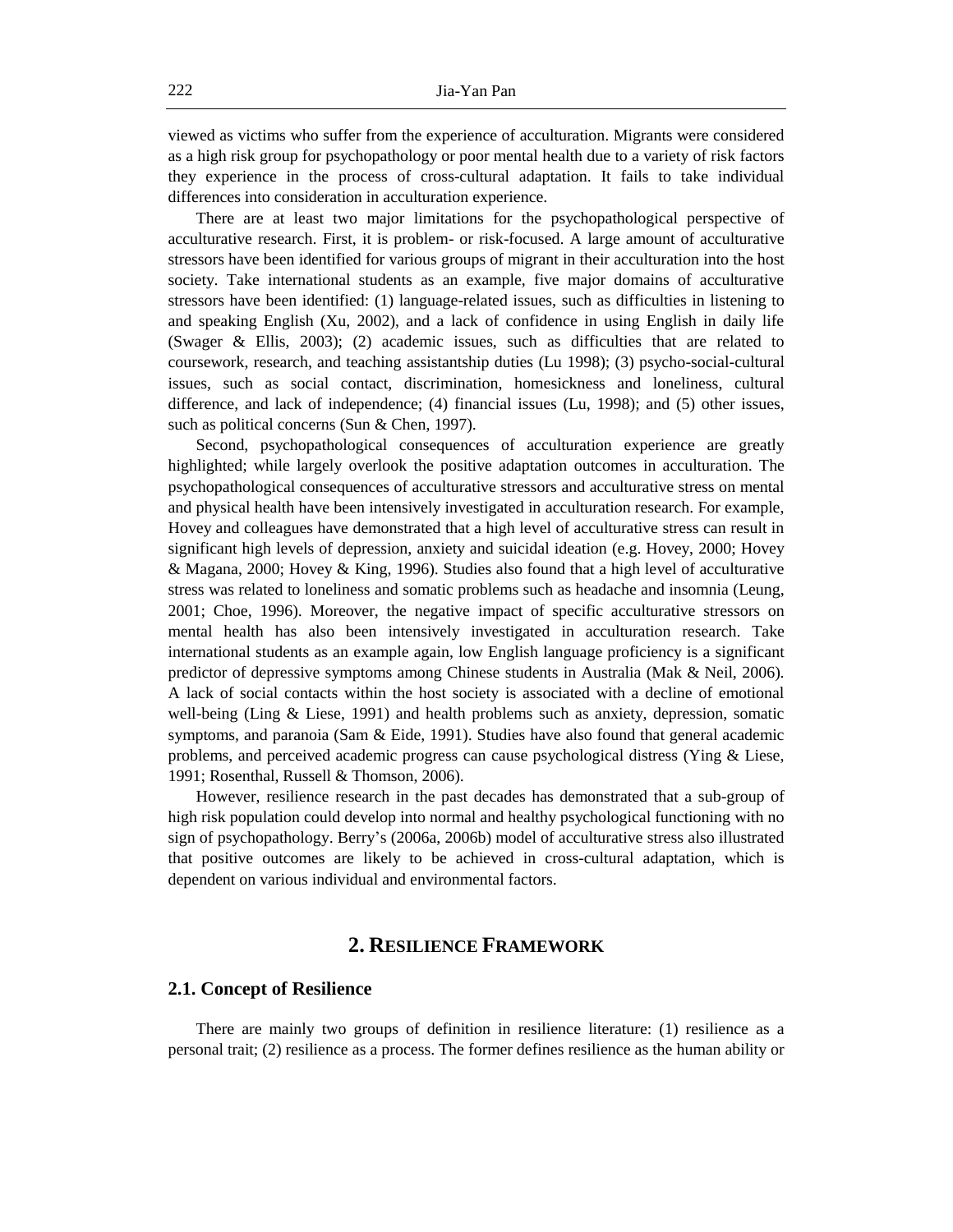capacity to bounce back from, overcome, survive or successfully adapt to a variety of adverse conditions or major or multiple life stresses (e.g. Grotberg, 2003; Minnard, 2002; Norman, 2000). In this sense, resilience can be described as a relatively stable personal characteristic or set of characteristics (Liem, James, O'Toole & Boudewyn, 1997). The latter describes resilience as a dynamic process of positive or successful adaptation despite experiences of adversity, trauma, threats, or stressful life events (e.g. Luthar, Cicchetti & Becker, 2000; Rutter, 1990; Masten, Best, & Garmezy, 1990). Fonagy and colleagues (1994) argued that resilience is not a set of individual attributes born or acquired during development, rather it is a set of social and intra-psychic process, that is, the interactive combination of individual, family, social and cultural environments. In other words, the process of resilience is an interaction between person and environment, in which individuals under adverse conditions utilize internal and external resources to achieve good outcomes of adaptation.

As the personal trait definition carries the danger of blaming the victims and attributing the responsibility for the problems to the individuals personally (Schoon, 2006), there is a current shift in resilience literature, from defining resilience as a trait to viewing it as a dynamic process (Margalit, 2004). The process approach gives researchers more insight into understanding the dynamic and interactive processes of person-environment interaction, in which protective mechanisms of protective factors operate and change to promote positive outcomes under negative circumstances.

### **2.2. Three Key Components of Resilience**

There are three key components of resilience: (1) risk factor; (2) positive adaptation outcome; and (3) protective factor (e.g. Luthar et. al., 2000; Masten, Best, & Garmezy, 1990; Werner & Smith, 1982).

#### *2.2.1. Risk Factor*

Risk factor refers to those variables that increase the probability of a negative outcome (Wright & Masten, 2005). Negative outcomes should not be narrowly defined as disorders, rather they should be broadly defined as outcomes such as "developmental delay", "maladjustment", or "behavior problems" (Masten & Garmezy, 1985). Two types of risk factors have been identified in resilience literature: individual attributes, and the environmental context or at-risk status of a population (Masten & Garmezy, 1985). Individual factors may include such factors as genetic vulnerability (Hammen, 2003), head injury (Rutter, 2003), and infectious agents (Cohen, 2007). Examples of environmental factors are poverty (Garmezy, 1991), childhood abuse (McGloin & Widom, 2001), and discrimination (Szalacha, Erkut, Coll, Fields, Alarcon & Ceder, 2003).

Resilience is possible to occur when individuals are exposed to stressful life experiences (Kaplan, 1999). A variety of stressors have been considered as common risk factors for poor mental health outcomes (e.g. Stoltz, 1997; Masten & Garmezy, 1985). However, stressor differs from one situation to another (Glantz & Sloboda, 1999). Migration is a stressful life experience (Grotberg, 2003). Migrants have been traditionally treated as a group at high risk of psychopathology due to the massive adjustment problems they have to face in their acculturation process, which has been highly emphasized in traditional acculturation research.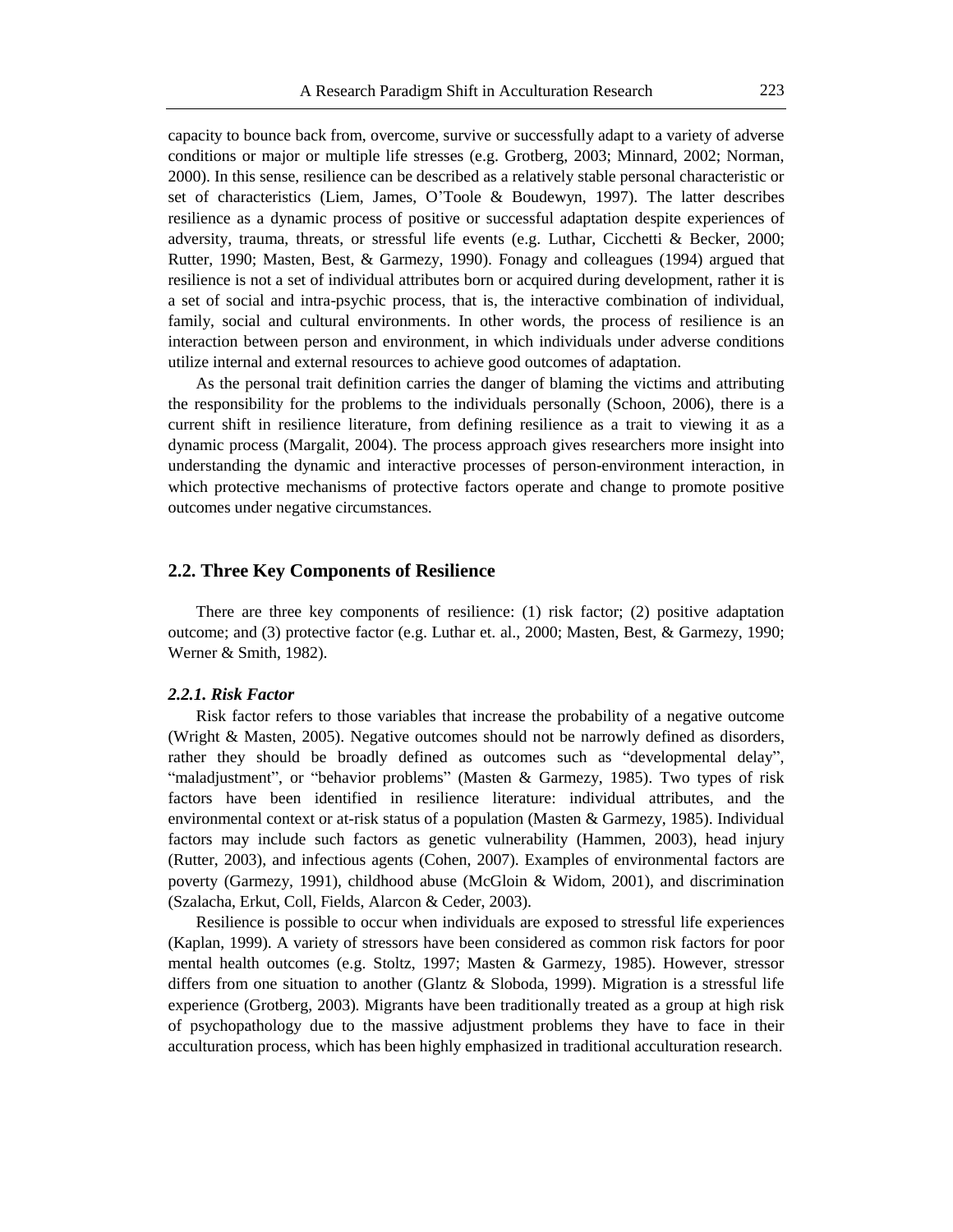#### *2.2.2. Positive Adaptation Outcome*

The second key component of resilience is positive adaptation outcome (Miller, 2003). As resilience varies across diverse outcomes which are determined in specific adverse contexts (Kaplan, 1999), the outcomes of specific spheres of successful adaptation must be carefully identified (Luthar, 1993). A variety of criteria have been utilized to determine positive adaptation in resilience research (Masten & Reed, 2002).

One criterion of positive adaptation is the absence of psychopathology or maladaptive behavior, such as low depression or lack of depressive symptoms (e.g. Miller & Chandler, 2002). However, the absence of an undesirable outcome does not necessarily imply the presence of a desirable one (Goldstein & Brooks, 2005; Kaplan, 1999). Resilience is more than the absence of psychopathology (Almedom & Glandon, 2007). Positive aspects of wellbeing and mental health should also be emphasized and measured (Park & Huebner, 2005). Recently, investigations have increasingly tended to use positive health and competence as outcome measures to correct the traditional neglect of successful adaptation under adverse conditions (Luthar & Zilger, 1991). As noted by Olsson and associates (2003), "Researchers have commonly defined resilient outcomes in terms of good mental health, functional capacity, and social competence"  $(p2)$ . For example, as one indicator of social competence, emotional well-being should not be measured by the lack of negative emotion only, it should also be assessed by the presence of positive emotion as well (Lucas, Diener & Larsen, 2003).

#### *2.2.3. Protective Factor*

Protective factors are those factors that ameliorate or reduce the potential negative effects of the risk factor (Henderson & Milstein, 2003). The function of protective factors are to moderate or mediate the negative effects of risk or adversities on adaptation (Masten, 1994), so that "the adaptational trajectory is more positive than would be the case if the protective factors were not operational" (Masten, Best, & Garmezy, 1990, p.431). Protective factors include individual factors, such as self-efficacy (Masten & Reed, 2002), optimism (Grotberg, 2003) and problem-solving skills (Henderson & Milstein, 2003); and environmental factors, such as trust and close relationship (Grotberg, 2003), social support (Masten, 1994) and good community assets (Masten & Reed, 2002).

#### **2.3. Resilience Model**

Process approach of resilience focuses on investigating the interaction between risk factors and protective factors to understand the underlying process and mechanisms of positive adaptation (Masten, 1999; Rutter, 1990). Three resilience models have been proposed to illustrate the relationship among risk factor, protective factor, and positive adaptation outcome: the direct effect model, the mediating effect model, and the moderating effect model (e.g. Masten, 2001; Masten & Reed, 2002).

#### *2.3.1. Direct Effect Model*

The direct effect model of resilience is illustrated in Figure 1. Bipolar predictor refers to risk and protective factors that exist within the same continuous variable at two extreme poles (Masten, 2001), such as low versus high school motivation or good versus poor peer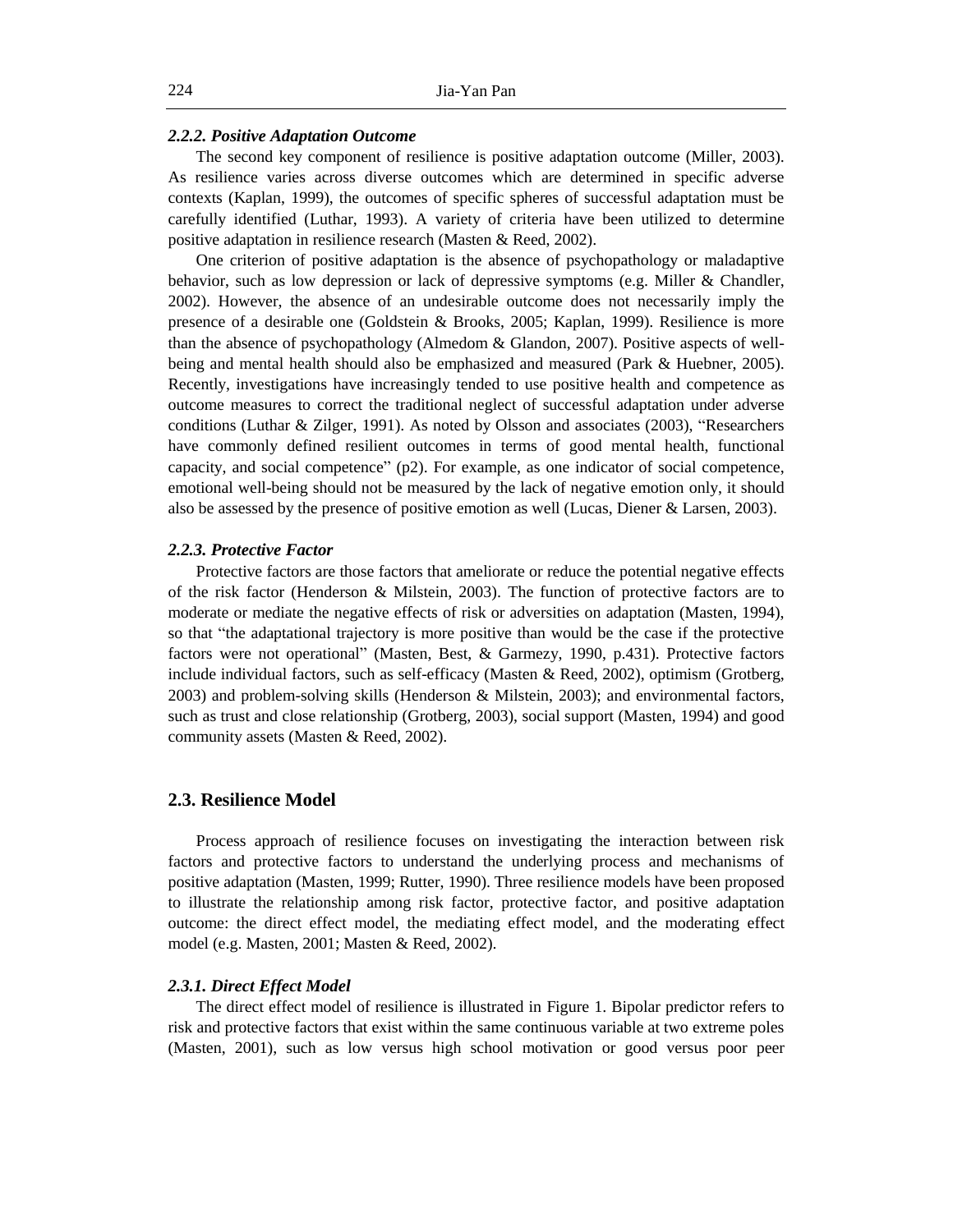relationship (Masten & Reed, 2002). The direct effect model theoretically reflects the independent contributions of risk/protective factors or bipolar predictors on adaptation outcomes, but causality cannot be determined (Masten, 1999). Risk factors have negative effects on outcome, whereas protective factors have positive influences on outcomes (Masten, 2001). When the influences of protective factors outweigh those of risk factors, positive adaptation outcomes would be achieved. This is called "compensatory effect" (Garmezy, Masten & Tellegen, 1984).



Figure 1. Direct effect model of resilience (Masten, 2001, p.229).

#### *2.3.2. Moderating Effect Model*

Figure 2 illustrates the moderating effect model of resilience. In this model, two types of protective factors are differentiated: general protective factors and risk-activated protective factors. This differentiation clarifies the effect of protective factors across different contexts and also within specific risk contexts. The moderating model of resilience shows that some protective factors work only for some people under certain levels of risk conditions (Wright & Masten, 2005). Thus, the risk-activated protective factors should have beneficial effects on those who are exposed to the risk factor, but not on those who are not so exposed (Schoon, 2005).



Figure 2. Moderating effect model of resilience (Masten, 2001, p.231).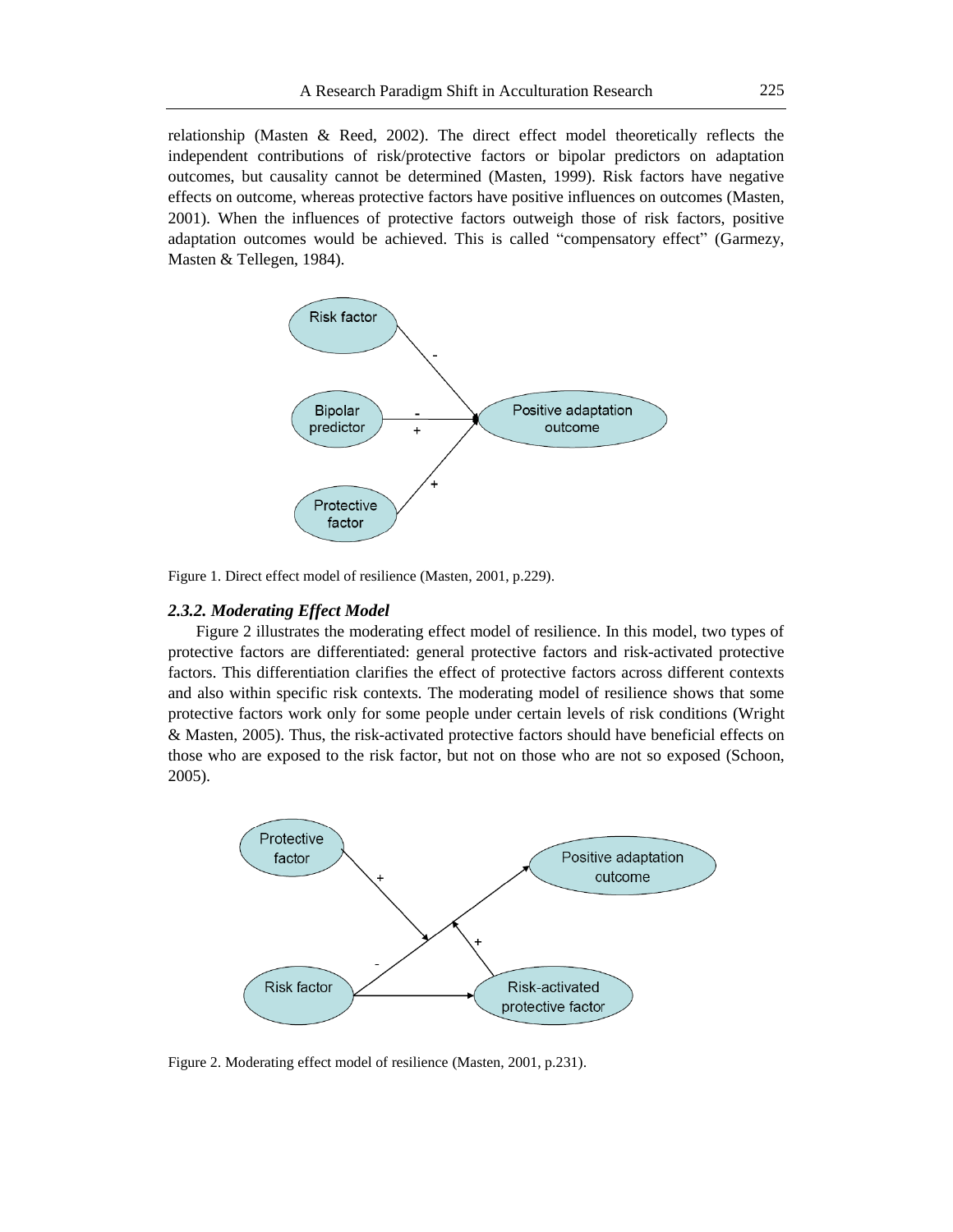The moderating model tests the interactive effect in which protective factors function to change the impact or strength of risk factors on outcomes (Masten & Powell, 2003). In other words, moderating effect is an interaction in which the effect of a risk factor on an outcome depends on the level of protective factors (Frazier, Tix & Barron, 2004). Typically, a statistically significant interaction effect is considered as evidence of moderating effect (Luthar & Zigler, 1991), and so it is also typically expressed as an "interactive effect" (Rutter, 1990).

## *2.3.3. Mediating Effect Model*

The third type of protective mechanism is mediating effect, which shows how protective factors work to promote positive adaptation outcomes (Wright & Masten, 2005; Rutter, 1990) (see Figure 3). It deals with the question of "how" or "why" one variable predicts or causes an outcome (Frazier et. al., 2004). The underlying assumption of this model is that the protective effect provided by the protective factor can change the way that risk factor influences the adaptation outcome (Masten & Reed, 2002). In this sense, risk factor affects adaptation outcome in an indirect and indispensable pathway which is mediated by the protective factor.



Figure 3. Mediating effect model of resilience (Masten & Reed, 2002, p.78).

## **2.4. Cultural Concern in Resilience Research**

Resilience is culturally shaped. First, the identification of protective factors of resilience and protective process is often rooted in culture (Wright & Masten, 2005). As a protective factor does not necessarily have the same effect on individuals across cultures (Montgomery, Burr & Woodhead, 2003), protective factors may not be universal across different cultural groups (Friesen, 2007). Thus, it is important to explore cultural-specific protective factors within a certain cultural context (Grotberg, 2000), such as cultural traditions, religion, beliefs, support systems, and individualism and collectivism (Wright & Masten, 2005). For example, in a Chinese society, resilience may be related to the richness of traditional cultural values, such as the Buddhist philosophies of non-attachment and nothingness and Taoist teachings of letting-go and accepting life as ever-changing and unpredictable (Chan & Chan, 2001).

Second, the criteria of positive adaptation are also culturally determined, and involve judgment and expectations for successful adaptation with a cultural reference point (Schoon, 2006; Kaplan, 2005). Interdependence, harmony and collective living may play an important role in defining resilience in some Asian cultures, many of which place a high value on individuals' capacity to live in harmony in a collective society (Ehrensaft & Tousigant, 2006). For example, for Vietnamese women in Canada, resilience is a collective construct which means both physical sustenance and emotional connections with family and community, especially with their children's future academic success (Phan, 2006). Moreover, it is also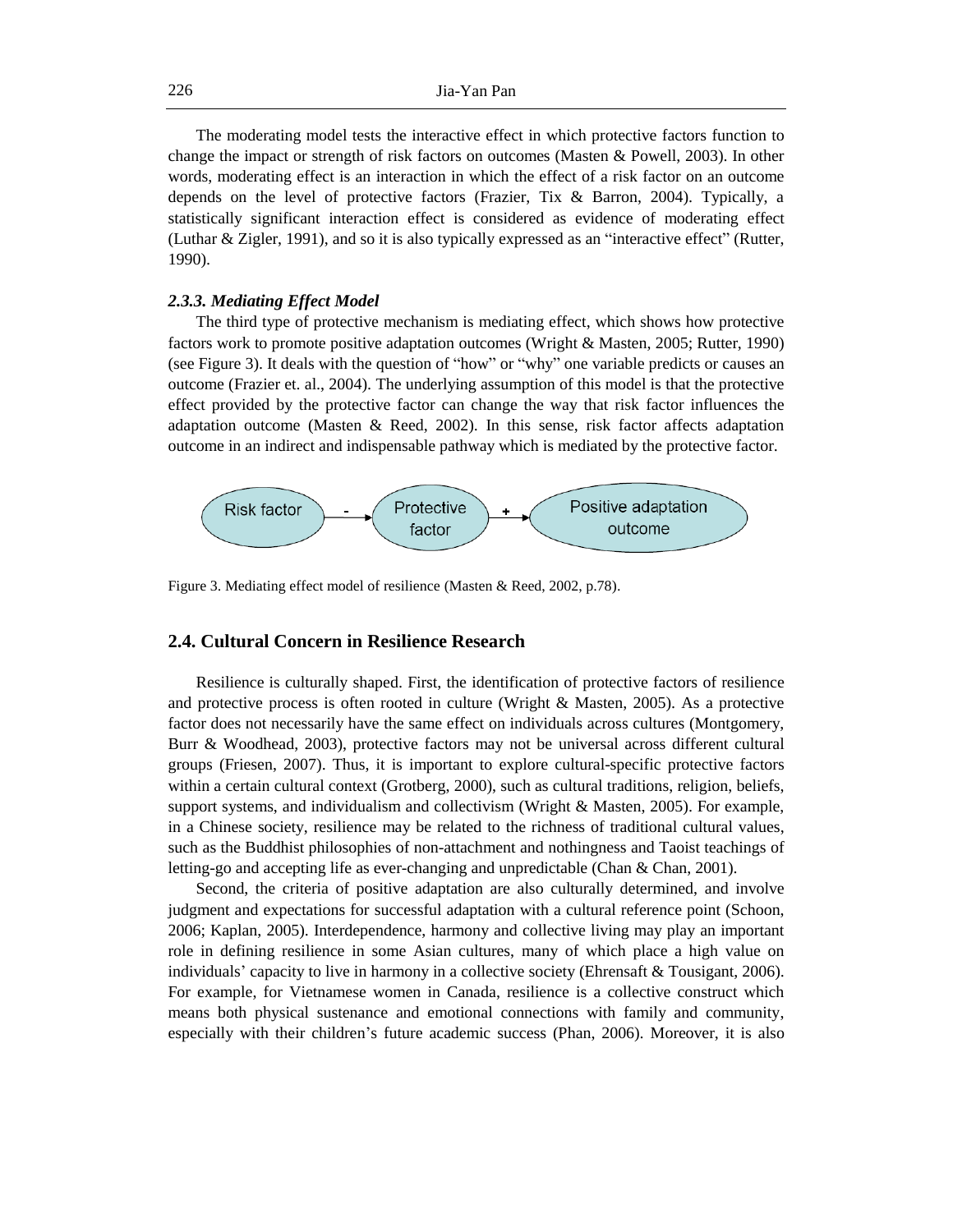important to develop culturally specific measurement of successful adaptation outcomes in the midst of adversity (Infante & Lamond, 2003).

# **3. RESEARCH PARADIGM SHIFT IN ACCULTURATION RESEARCH: FROM A PSYCHOPATHOLOGICAL PERSPECTIVE TO A RESILIENCE FRAMEWORK**

As discussed above, most acculturation research has narrowly focused on cross-cultural adjustment problems and their impact on migrants' psychological deficits or mental disorders, behavior problems and academic failures from a psychopathological perspective, strangely ignoring the concept of resilience (Chiu, 2006). From a resilience perspective, however, migrants are not viewed as victims under adverse conditions but as survivors with the ability and strength to overcome acculturative hardships and achieve positive adaptation outcomes.

Guided by the resilience framework, there are two directions for shifting the research paradigm in acculturation studies from a psychopathological perspective to a resilience framework. The first direction is to identify the positive adaptation outcomes in the process of acculturation. Migration is a stress-inducing process, but not all migrants go through the same process (Bhugra, 2004), and the outcomes of adjustment to a new culture varies dramatically from person to person (Berry, 2006a, 2006b). Acculturation experiences may sometimes enhance mental health (Berry, Kim, Minde & Mok, 1987), and even personal growth (Pan, Wong & Ye, 2013). It has been documented in some acculturation research that most international students are ultimately able to successfully settle in the host society and develop positive adaptation outcomes, such as positive emotions and life satisfaction, in spite of the considerable difficulties and emotional troubles they experience in the host society (e.g. Lee & Chen, 2005; Gao & Liu, 1998; Mang-So, 1995). For example, Rosenthal and colleagues (2006) found that a vast majority of international students experienced positive affect and satisfaction in relation to their study and life at the University of Melbourne. Pan and colleagues (2013) also found that Chinese international students developed a moderate level of post-migration growth in their adaptation to Australia. As two sides of a coin, we should shift the research focus to the positive side of acculturation in migration research.

The second direction is to identify significant protective factors and to investigate the protective mechanisms of how these factors work to promote positive adaptation outcomes in the context of acculturation. Positive acculturative adaptation outcomes depend on a variety of individual and environmental variables. In the context of acculturation, individual protective factors include such factors as the ability of identification with original cultural values and cultural attachment (Infante & Lamond, 2003; Elliott, 2001), the ability of incorporating host culture (Turner, 1992), adherence to traditional family-related values (Liebkind & Jasinskaja-Lahti, 2000), social integration (Redmond & Bunyi, 1993), bicultural inclination (Ha, 1996), religious and spiritual beliefs (Clark, 2004), and hardiness (Kuo  $\&$ Tsai, 1986). Environmental protective factors include support networks and strong family relationships (Infante & Lamond, 2003), maternal emotional support and a mixed rearing style (Honig & Wang, 1997), and positive host society policies and public attitudes towards immigrants and immigration (Ho, Au, Bedford & Cooper, 2002).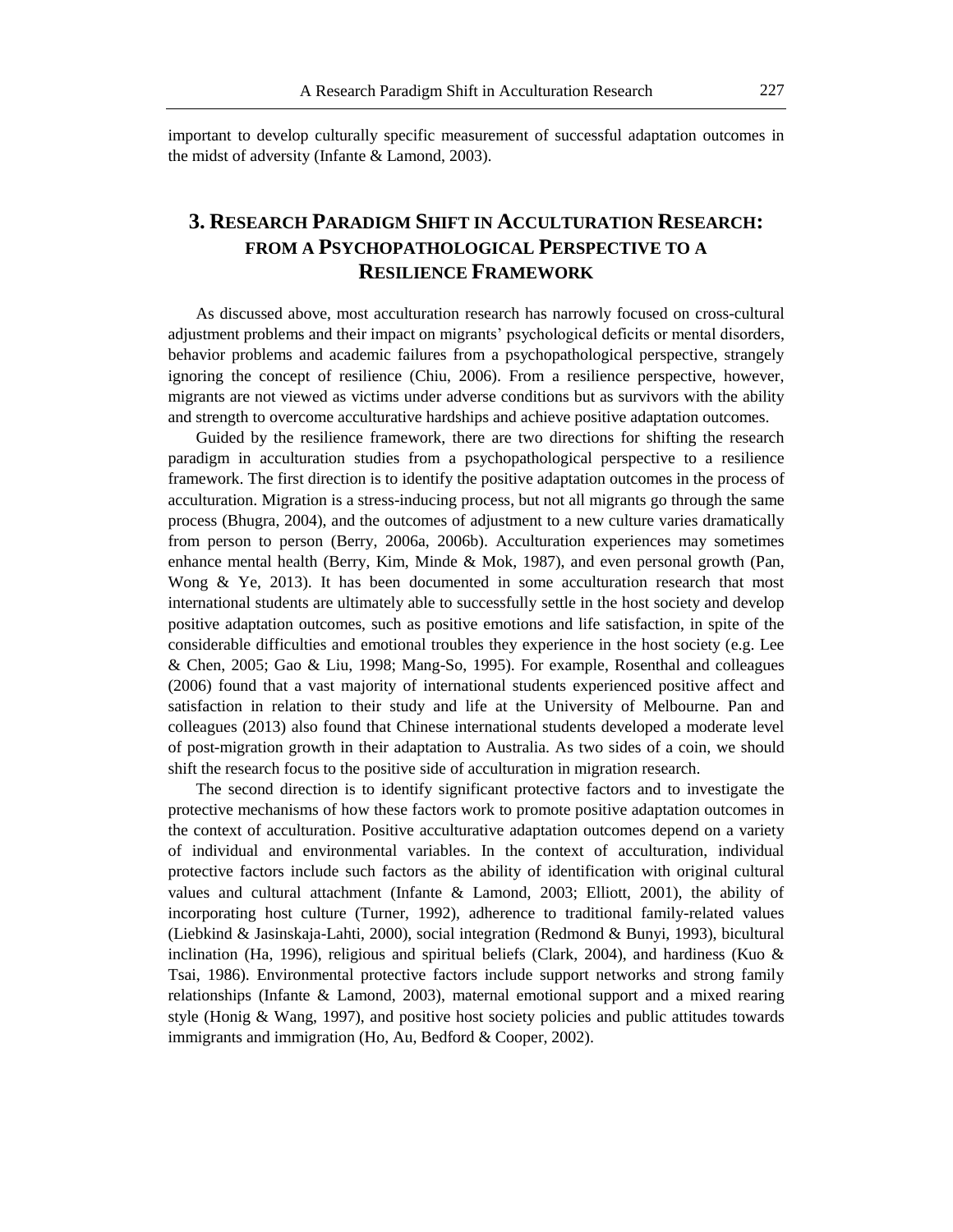Among a variety of protective factors, meaning-making and finding meaning in life in the face of hardship are central to the process of resilience in acculturation (Ehrensaft & Tousignant, 2006). Struggling to make sense of suffering and giving meaning to life from routine work was found to foster resilience for Vietnamese refugee women in Canada (Phan, 2006). For Chinese migrants, meaning in life was found to be a significant positive predictor of positive emotion and life satisfaction (Pan et. al., 2008a, 2008b), and a significant negative predictor of negative emotion (Pan et. al., 2007), as well as major factors contributing to their surviving of stress (Wu, Terry, Shih & Huang, 2006). In addition, sense-making coping, a cognitive coping strategy of reframing a negative life experience from a negative perspective to a positive one (Folkman & Moskowitz, 2000), was also found to be a significant protective factor of emotional well-being (Pan, 2011) and contribute to good adaptation (Lou & Chan, 2003) for Chinese migrants. Investigation on the role of meaning in the development of resilience in acculturation is still in its early stage. It may be a focus of research in future acculturation study.

Furthermore, guided by the three resilience models (Masten, 2001), the protective mechanisms of how protective factors work to promote positive outcomes in cross-cultural adaptation should also be focused in future acculturation research. Pan (2011) proposed and tested a resilience-based and meaning-oriented model of acculturation for Chinese international students. In this model, threat appraisal and sense-making coping were found to partially mediate the relationship between acculturative hassles and negative affect. The effect of acculturative hassles on positive affect was mediated by two pathways: (1) by threat appraisal, sense-making coping, and negative affect; and (2) by meaning in life. By investigating the protective mechanisms, researchers will be able to understand how risk and protective factors interact with each other to facilitate various positive outcomes in acculturation, and design evidence-based intervention programs to promote resilience for various migrant groups.

## **CONCLUSION**

In conclusion, resilience framework has opened a much broader and more positive perspective in acculturation research. Guided by the research paradigm shift in a broad area of health-related research, acculturation research would benefit greatly from shifting its research focus from emphasizing the negative impact of acculturation experience on the mental health of migrants to highlighting positive cross-cultural adaptation outcomes and their contributing protective factors and protective mechanisms. In another word, guided by the resilience framework, focus of acculturation research should be changed to explore how protective factors interact with risk factors to promote positive adaptation outcomes in the process of acculturation.

### **REFERENCES**

Almedom, A. M., & Glandon, D. (2007). Resilience is not the absence of PTSD any more than health is the absence of disease. *Journal of Loss and Trauma, 12*(2), 127-143.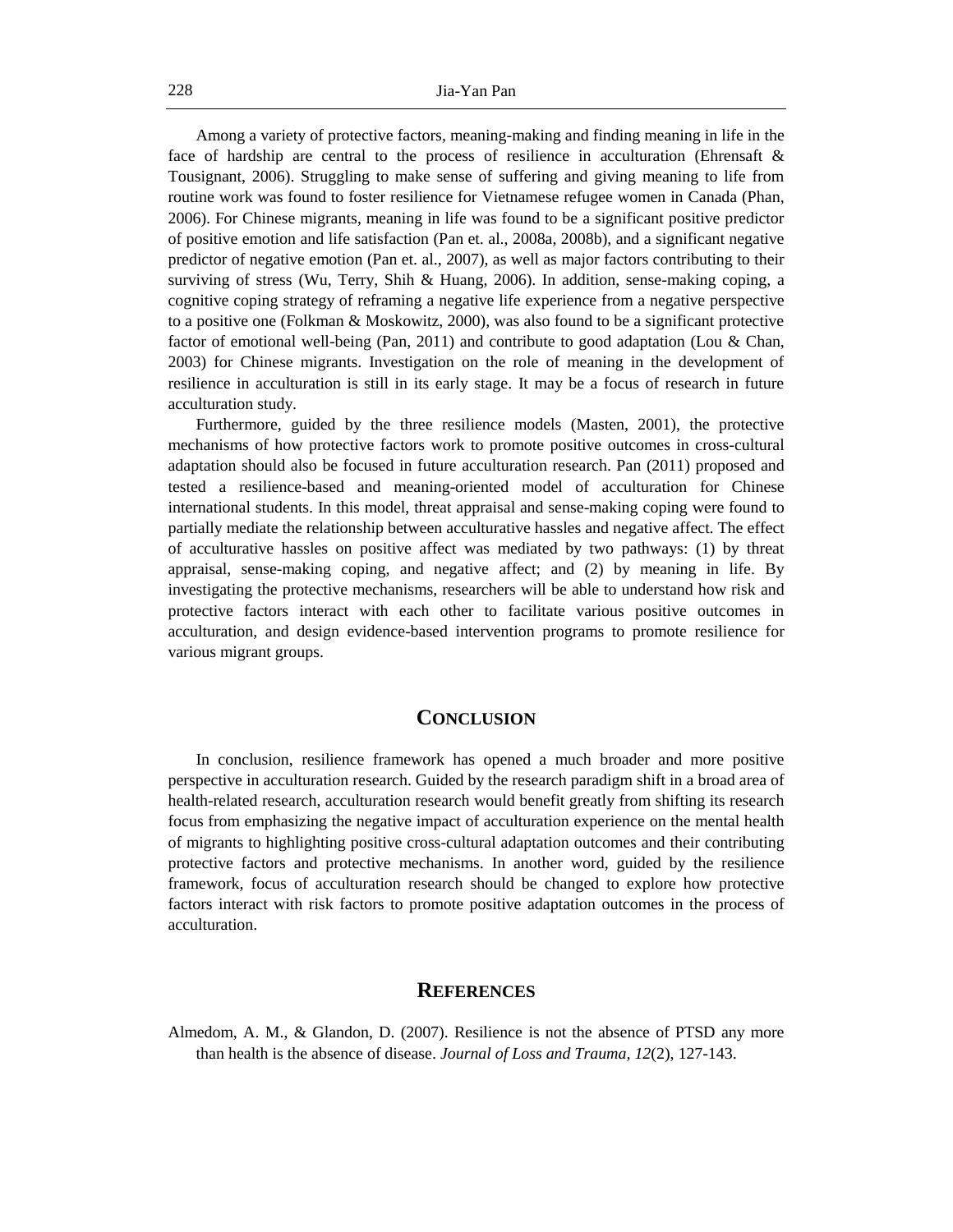- Berry, J. W. (2006a). Stress perspectives on acculturation. In D. L. Sam & J. W. Berry (Eds.), *The Cambridge handbook of acculturation psychology* (pp. 43-57). Cambridge: Cambridge University Press.
- Berry, J. W. (2006b). Acculturative stress. In P. T. P. Wong & L. C. J. Wong (Eds.), *Handbook of multicultural perspectives on stress and coping (pp. 287-298). New York:* Springer.
- Berry, J. W., Kim, U., Minde, T., & Mok, D. (1987). Comparative studies of acculturative stress. *International Migration Review, 21*, 491-511.
- Bhugra, D. (2004). Migration and mental health. *Acta Psychiatric Scandinavica, 109*, 243- 258.
- Chan, C. L. W., & Chan, E. K. L. (2001). Enhancing resilience and family health in Asian context. *Asia Pacific Journal of Social Work, 11*, 5-17.
- Chiu, E. (2006). Is migration necessarily bad for Asians mental health? *Prevention, protection and promotion: Proceedings of the Second International Asian Health and Well-being Conference, Nov. 13-14*, 19-25, Auckland, New Zealand: University of Auckland.
- Choe, K. K. (1996). *Acculturative stress among Korean students.* Unpublished Ph.D. thesis, Boston University.
- Clark, K. M. (2004). Bosnian Muslim refugee adjustment to life in the United States: The moderating role of spirituality and social support.
- Clark, k.M. Dissertation abstracts international, a: The humanities and social sciences, vol. 65, no. 3, pp. 1115-a-1116-a, Sept. 2004. *Dissertation Abstracts International, A: The Humanities and Social Sciences, 65*(3), 1115-A-1116-A.
- Cohen, J. K. (2007). Resilience and developmental psychopathology. *Child and Adolescent Psychiatric Clinics of North America*(16), 271-283.
- Ehrensaft, E., & Tousignant, M. (2006). Immigration and resilience. In D. L. Sam & J. W. Berry (Eds.), *The Cambridge handbook of acculturation psychology* (pp. 469-483). Cambridge: Cambridge University Press.
- Elliott, K. A. G. (2001). The relationship between acculturation, family functioning, and school performance of Mexican American adolescents. *Dissertation Abstracts International Section B: The Sciences and Engineering, 62*(6-B), 2955.
- Folkman, S., & Moskowitz, J. T. (2000). Positive affect and other side of coping. *American Psychologists,* 55(6), 647–654.
- Fonagy, P., Steele, M., Steele, H., Higgitt, A., & Target, M. (1994). The Emanuel miller memorial lecture 1992: The theory and practice of resilience. *Journal of Child Psychology and Psychiatry, 35*(2), 231-257.
- Frazier, P. A., Tix, A. P., & Barron, K. E. (2004). Testing moderator and mediator effects in counseling psychology research. *Journal of Counseling Psychology, 51*(1), 115-134.
- Friesen, B. J. (2007). Recovery and resilience in children's mental health: Views from the field. *Psychiatric Rehabilitation Journal, 31*(1), 38-48.
- Gao, M. C. F., & Liu, X. (1998). From student to citizen a survey of students from the people's republic of china (PRC) in Australia. *International Migration, 36*(1), 27-48.
- Garmezy, N. (1991). Resilience and vulnerability to adverse developmental outcomes associated with poverty. *American Behavioral Scientist, 34*(4), 416-430.
- Garmezy, N., Masten, A. S., & Tellegen, A. (1984). The study of stress and competence in children: A building block for developmental psychopathology. *Child Development, 55*, 97-111.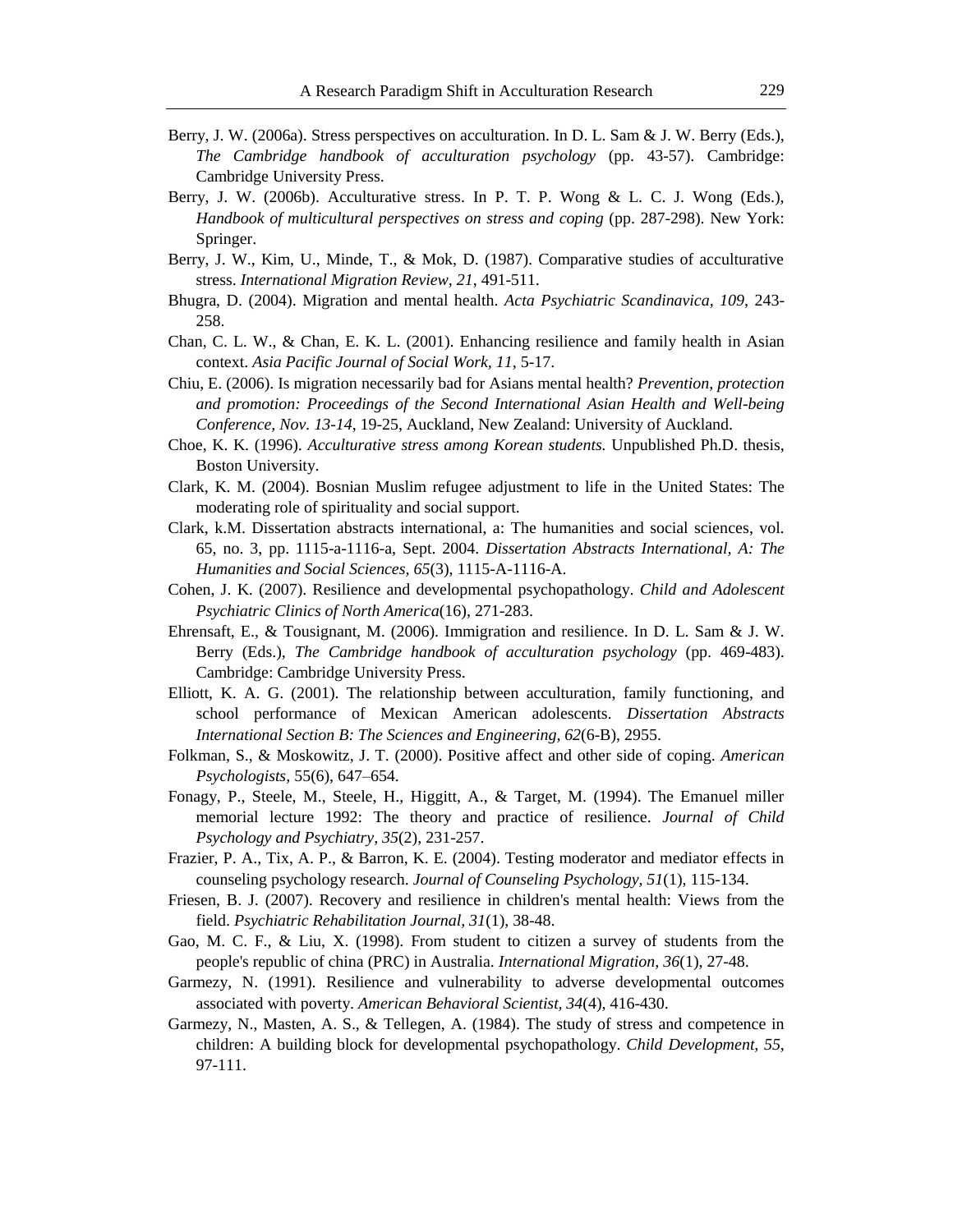- Glantz, M. D., & Sloboda, Z. (1999). Analysis and reconceptualization of resilience. In M. D. Glantz & J. L. Johnson (Eds.), *Resilience and development: Positive life adaptation*. New York: Plenum.
- Goldstein, S., & Brooks, R. B. (2005). Why study resilience. In S. Goldstein & R. B. Brooks (Eds.), *Handbook of resilience in children* (pp. 3-16). New York: Kluwer Academic/Plenum Peblishers.
- Grotberg, E. H. (2000). The international resilience research project. In A. L. Comunian & U. Gielen (Eds.), *International perspectives on human development*. Lengerich: Pabst Science Publishers.
- Grotberg, H. E. (2003). *Resilience for today: Gaining strength from adversity*. Westport, Conn.: Praeger Publishers.
- Ha, M. P. (1996). *Acculturation and adjustment of teenage immigrants from china.* Unpublished Master's thesis, University of Hong Kong.
- Hammen, C. (2003). Risk and protective factors for children of depressed parents. In S. S. Luthar (Ed.), *Resilience and vulnerability: Adaptation in the context of childhood adversities* (pp. 50-75). New York: Cambridge University Press.
- Henderson, N., & Milstein, M. M. (2003). *Resiliency in schools: Making it happen for students and educators*. Thousand Oaks, CA: Corwin Press, Inc.
- Ho, E., Au, S., Bedford, C., & Cooper, J. (2002). *Mental health issues for Asians in New Zealand: A literature review*. Wellington, New Zealand: Mental Health Commission.
- Honig, A. S., & Wang, Y. C. (1997). Child resilience in Taiwanese immigrant families as a function of maternal supports and maternal employment. *Early Child Development and Care, 139*, 43-48.
- Hovey, J. D. (2000). Acculturative stress, depression, and suicidal ideation among Central American immigrants. *Suicide and Life -- Threatening Behavior, 30*(2), 125-140.
- Hovey, J. D., & King, C. A. (1996). Acculturative stress, depression, and suicidal ideation among immigrant and second generation Latino adolescents. *Journal of the American Academy of Child and Adolescent Psychiatry, 35*, 1183-1192.
- Hovey, J. D., & Magana, C. (2000). Acculturative stress, anxiety, and depression among Mexican immigrant farmworkers in the Midwest United States. *Journal of Immigrant health, 2*(3), 119-132.
- Infante, F., & Lamond, A. (2003). Resilience and biculturalism: The Latino experience in the United States. In E. H. Grotberg (Ed.), *Resilience for today: Gaining strength from adversity*. Westport, Conn.: Praeger Publishers.
- Kaplan, H. B. (1999). Toward and understanding of resilience: A critical review of definitions and models. In M. D. Glantz & J. L. Johnson (Eds.), *Resilience and development: Positive life adaptation*. New York: Plenum.
- Kaplan, H. B. (2005). Understanding the concept of resilience. In S. Goldstein & R. B. Brooks (Eds.), *Handbook of resilience in children* (Vol. 39-48). New York: Kluwer Academic/Plenum Publishers.
- Kuo, W. H., & Tsai, Y. M. (1986). Social networking, hardiness and immigrant's mental health. *Journal of Health and Social Behavior, 27*, 133-149.
- Lee, F. W. L., & Chen, T. K. K. (2005). Service needs of young new arrivals from mainland china to Hong Kong. *Asia Pacific Journal of Social Work and Development, 15*(2), 55-74.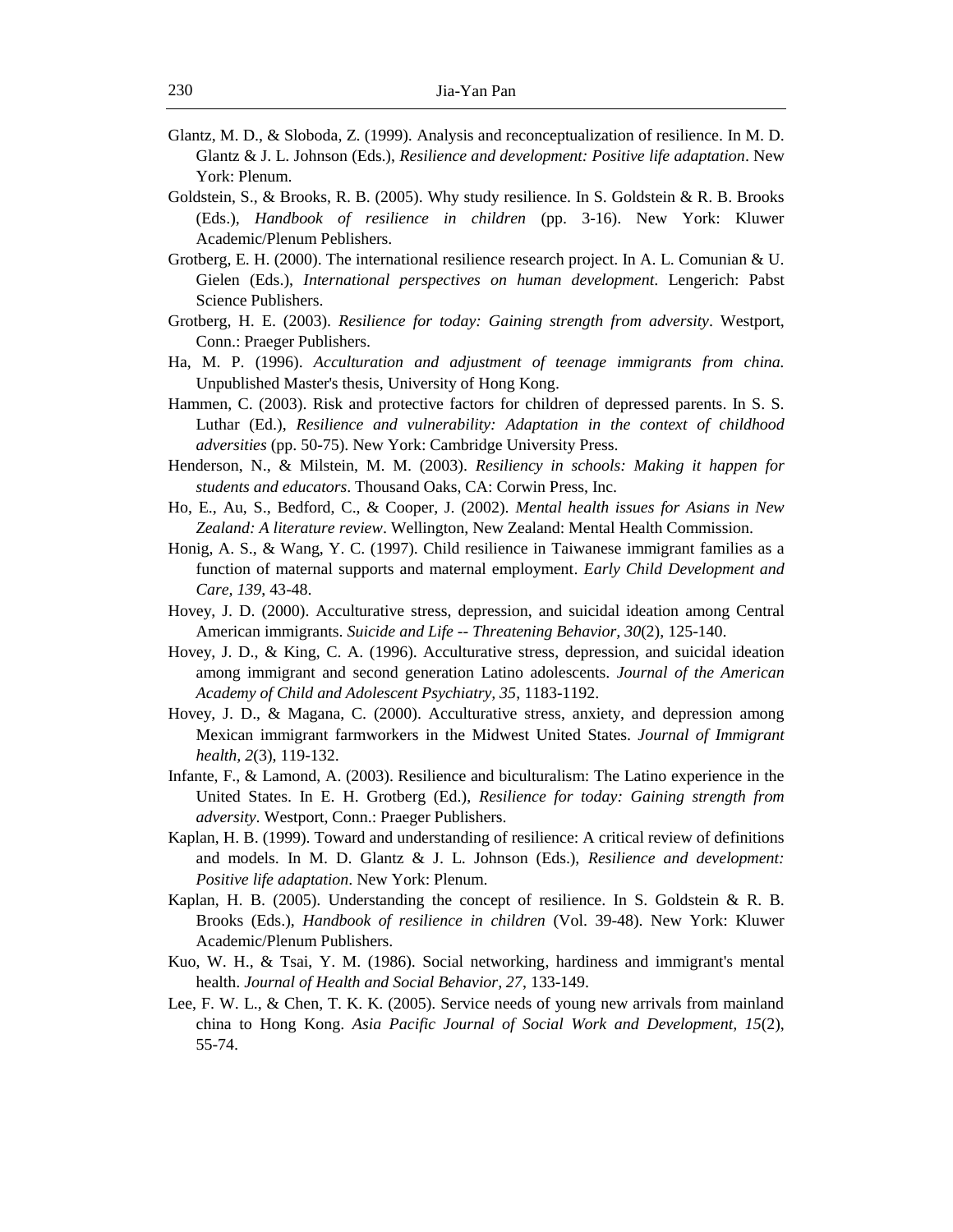- Leung, C. (2001). The psychological adaptation of overseas and migrant students in Australia. *International Journal of Psychology, 36*(4), 251-259.
- Liebkind, K., & Jasinskaja-Lahti, I. (2000). Acculturation and psychological well-being among immigrant adolescents in Finland: A comparative study of adolescents from different cultural backgrounds. *Journal of Adolescent Research, 15*(4), 446-469.
- Liem, J. H., James, J. B., O'Toole, J. G., & Boudewyn, A. C. (1997). Assessing resilience in adults with histories of childhood sexual abuse. *American Journal of Orthopsychiatry, 67*(4), 594-606.
- Lou, V. W. Q., & Chan, C. L. W. (2003). Social integration of new immigrants from the mainland in Hong Kong: A resilience approach. *Paper presented at the Conference on Social Cohesion, organized by the Hong Kong Council of Social Services and the Faculty of Social Sciences of the University of Hong Kong, November 28-29, 2003.*
- Lu, D. (1998). *Facing dilemmas: Chinese students in the united states:1979-1989.* Unpublished Ph.D. thesis, University of Oregon.
- Lucas, R. E., Diener, E., & Larsen, J. (2003). Measuring positive emotions. In S. J. Lopez & C. R. Snyder (Eds.), *Positive psychological assessment: A handbook of models and measures*. Washington, DC: American Psychological Association.
- Luthar, S. S. (1993). Methodological and conceptual issues in research on childhood resilience. *Journal of Child Psychology and Psychiatry and Allied Disciplines, 34*, 441- 453.
- Luthar, S. S., Cicchetti, D., & Becker, B. (2000). The construct of resilience: A critical evaluation and guidelines for future work. *Child Development, 71*(3), 543-562.
- Luthar, S. S., & Zigler, E. (1991). Vulnerability and competence: A review of research on resilience in childhood. *American Journal of Orthopsychiatry, 61*(1), 6-22.
- Mak, A. S., & Neil, A. L. (2006). How does social contact with locals impact on mental health: Chinese background international students in Australia. In S. Tse, M. E. Hoque, K. Rasanathan, M. Chatterji, R. Wee, S. Garg & Y. Ratnasabapsthy (Eds.), *Prevention, protection and promotion: Proceedings of the second international Asian health and wellbeing conference, nov. 13-14* (pp. 124-132). Auckland, New Zealand: University of Auckland.
- Mang-So, T. P. (1995). Acculturation and psychological well-being among Chinese American college students. *Dissertation Abstracts International Section A: Humanities and Social Sciences, 56*(2-A), 499.
- Margalit, M. (2004). Second-generation research on resilience: Social-emotional aspects of children with learning disabilities. *Learning Disabilities Research & Practice, 19*(1), 45- 48.
- Masten, A. S. (1994). Resilience in individual development: Successful adaptation despite risk and adversity. In M. C. Wang & E. W. Gordon (Eds.), *Educational resilience in inner-city America: Challenges and prospects* (pp. 3-25). New Jersey: Lawrence Erlbaum Associates, Inc.
- Masten, A. S. (1999). Resilience comes from age: Reflections on the past and outlook for the next generation of research. In M. D. Glantz, J. Johnson & L. Huffman (Eds.), *Resilience and development: Positive life adaptations*. New York: Plenum.
- Masten, A. S. (2001). Ordinary magic: Resilience processes in development. *American Psychologist, 56*(3), 227-238.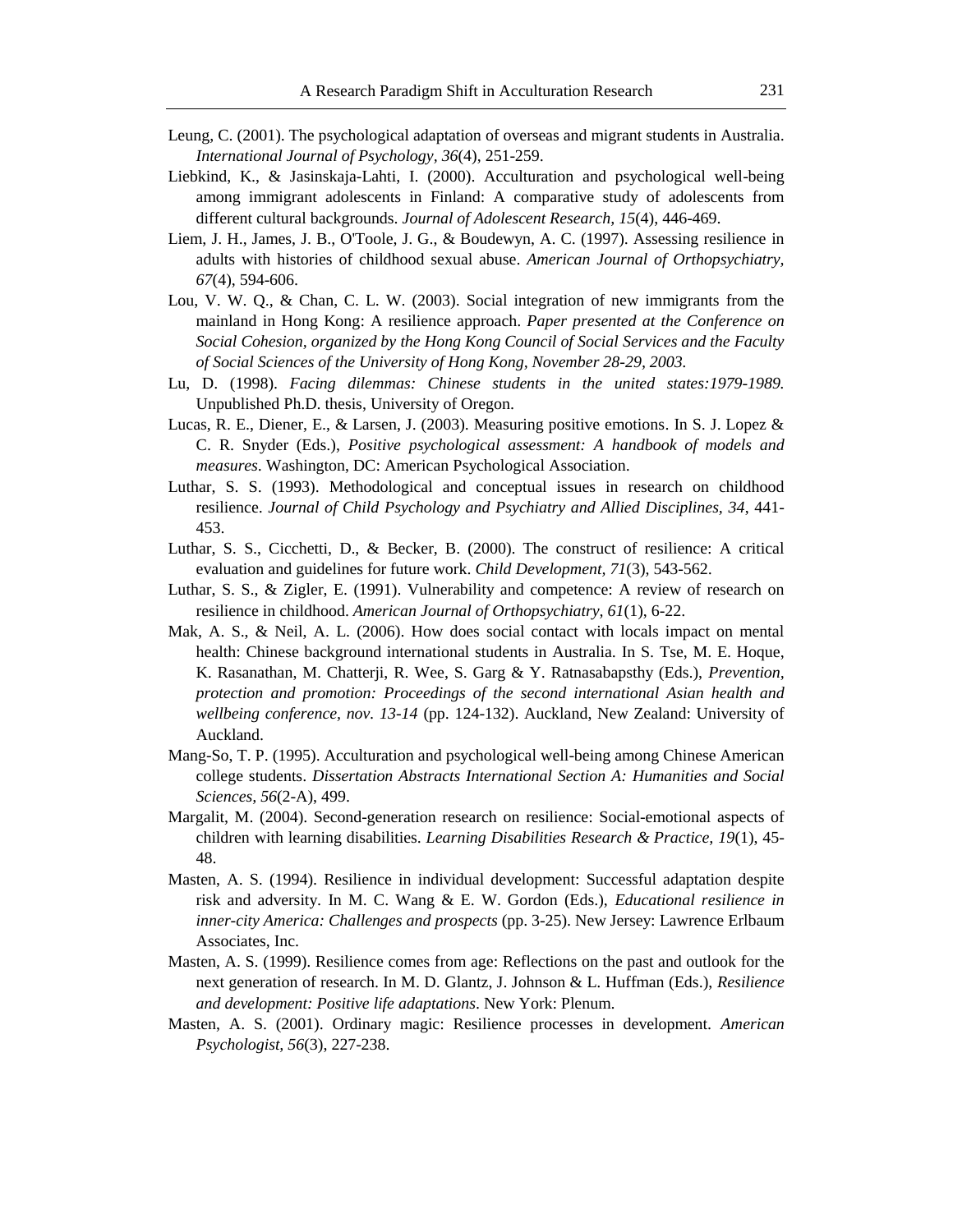- Masten, A. S., Best, K. M., & Garmezy, N. (1990). Resilience and development: Contributions from the study of children who overcome adversity. *Development and Psychopathology, 2*, 425-444.
- Masten, A. S., & Garmezy, N. (1985). The risk, vulnerable, and protective factors in developmental psychopathology. In B. B. Lahey & A. E. Kazdin (Eds.), *Advances in clinical child psychology* (Vol. 8). New York and London: Plenum Press.
- Masten, A. S., & Powell, J. L. (2003). A resilience framework for research, policy, and practice. In S. S. Luthar (Ed.), *Resilience and vulnerability: Adaptation in the context of childhood adversities* (pp. 1-28). Cambridge, UK: Cambridge University Press.
- Masten, A. S., & Reed, M. G. J. (2002). Resilience in development. In C. R. Snyder & S. J. Lopez (Eds.), *Handbook of positive psychology*. New York: Oxford University Press.
- McGloin, J. M., & Widom, C. S. (2001). Resilience among abused and neglected children grown up. *Development and psychopathology, 13*, 1021-1038.
- Miller, A. M., & Chandler, P. J. (2002). Acculturation, resilience, and depression in midlife women from the former soviet union. *Nursing Research, 51*(1), 26-32.
- Miller, E. D. (2003). Reconceptualizing the role of resiliency in coping and therapy. *Journal of Loss and Trauma, 8*, 239-246.
- Minnard, C. V. (2002). A strong building: Foundation of protective factors in schools. *Children & Schools, 24*(4), 233-246.
- Montgomery, H., Burr, R., & Woodhead, M. (2003). *Changing childhoods: Local and global*. Chichester: John Wiley & Sons Ltd.
- Norman, E. (2000). *Resiliency enhancement: Putting the strengths perspective into social work practice*. New York: Columbia University Press.
- Olsson, C. A., Bond, L., Burns, J. M., Vella-Brodrick, D. A., & Sawyer, S. M. (2003). Adolescent resilience: A concept analysis. *Journal of Adolescence, 26*, 1-11.
- Pan, J.Y. (2011). A resilience-based and meaning-oriented model of acculturation: An example of Mainland Chinese postgraduate students in Hong Kong. *International Journal of Intercultural Relations,* 35, 592-603
- Pan, J.Y., Wong, D.F.K., Chan, C.L.W., & Joubert, L.(2008) Meaning of life as protective factor of positive affect in the acculturation of Chinese international students in Australia and Hong Kong: A resilience framework, *International Journal of Intercultural Relations*, 32, 505-514.
- Pan, J.Y., Wong, D.F.K., Joubert, L. & Chan, C.L.W. (2008) The protective function of meaning of life on life satisfaction among Chinese international students in Australia and Hong Kong: A cross-cultural comparative study, *Journal of American College health*, 57(2), 221-231
- Pan, J.Y., Wong, D.F.K., Joubert, L. & Chan, C.L.W. (2007) Acculturative stressor and meaning of life as predictors of negative affect in acculturation: A cross-cultural comparative study between Chinese international students in Australia and Hong Kong. *Australian and New Zealand Journal of Psychiatry*, 41, 740-750.
- Pan, J.Y., Wong, D.F.K. & Ye, S. (2013) Post-migration Growth Scale for Chinese international students: Development and validation, *Journal of Happiness Studies,* 14, 1639-1655.
- Park, N., & Huebner, E. S. (2005). A cross-cultural study of the levels and correlates of life satisfaction among adolescents. *Journal of Cross-cultural Psychology, 36*(4), 444-456.